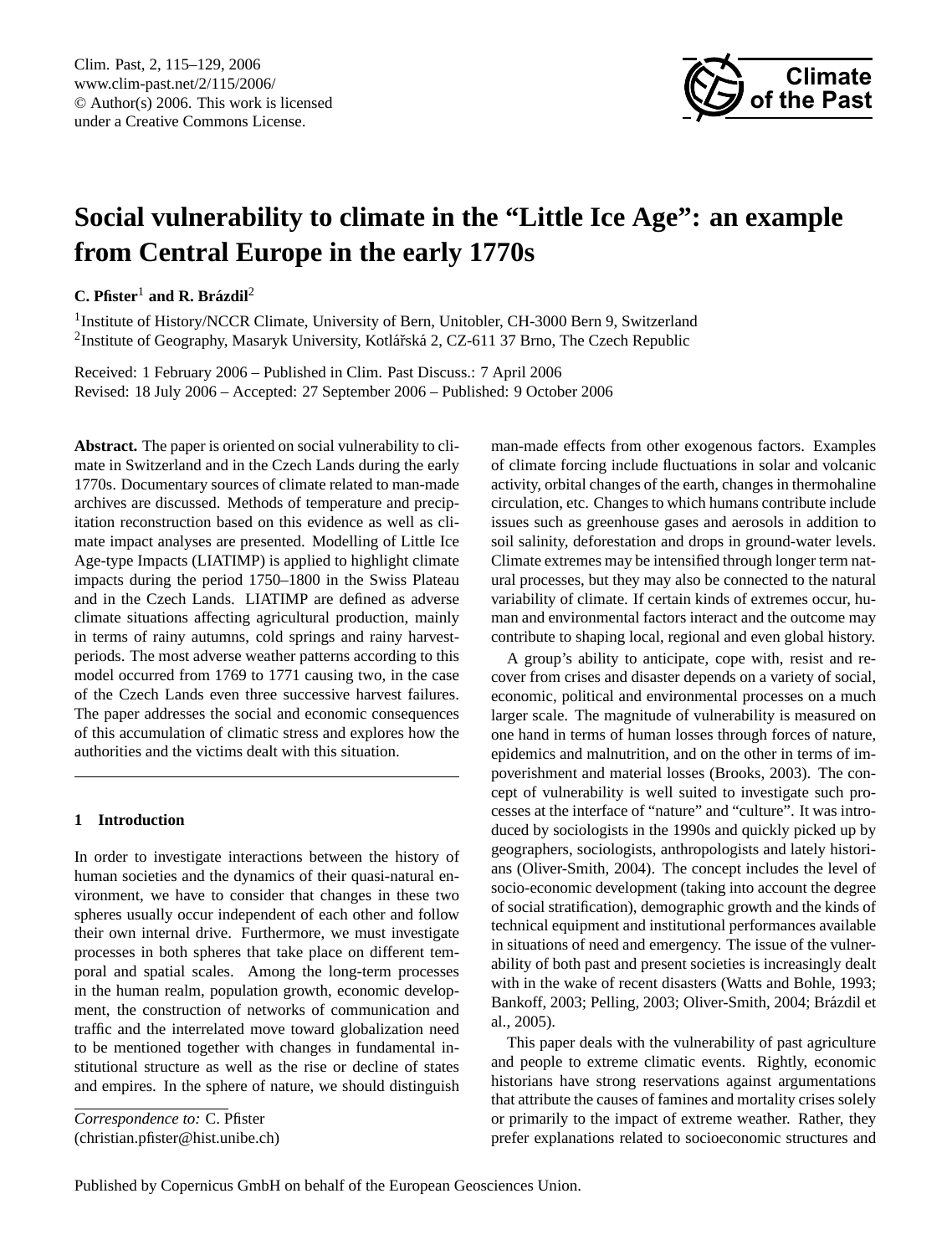political agency. However, many of them throw out the baby with the bathwater arguing that there is no need at all investigating the frequency and severity of climatic shocks as potentially relevant variables within their models. Exceptions from this rule are very few (e.g. Bauernfeind, 1993; Bauernfeind and Woitek, 1999; Landsteiner, 2005). Wilhelm Abel (1972) thought that climatic impacts on the economy should be understood as a series of random shocks. Likewise, K.- G. Persson (1999) does not envisage possible changes in climate over time: "That the price fluctuations [. . . ] were triggered by output shocks is too obvious to dispute." Using questionable statistics, Nobel laureate Robert Fogel (1992) even tried to disprove the existence of any relationship between climatic extremes and famines, i.e. between agriculture and climate. He simply claimed: "Famines were caused not by natural disasters but by dramatic redistributions of entitlements to grain" (see Landsteiner, 2005).

M. Jarraud (2005), Secretary-General of the World Meteorological Organization (WMO), comes to a somewhat different assessment. With a view to the present and the future, he writes that "Climate variability affects all economic sectors, but agriculture and forestry sectors are perhaps the most vulnerable and sensitive activities to such fluctuations." But for historians who care about people's perceptions and the established facts found in the sources – rather than just playing around with equilibrium models and numerical data – climate variability mattered in pre-industrial economies. However, sweeping generalizations in the line of Fogel (1992) are not likely to be drawn from the evidence. Rather, the significance of climate for subsistence crises and famines needs to be established from case to case.

The paper is structured as follows: The subsequent section is devoted to sources from natural and man-made archives, which provide the backbone for analyses of climate impacts. The third section discusses methods for reconstructing climate from proxy-evidence. In the fourth section, basic properties of Little Ice Age climate in central Europe are outlined and a model for assessing climate impacts is presented. The fifth section presents two case-studies that illustrate how differently regimes in western Switzerland and the Czech Lands faced the challenge of the adverse weather patterns in the years 1769–1772. Some conclusions are drawn in the last section.

#### **2 Sources on climate from man-made archives**

Past climates have left their marks on every part of the globe in multifarious ways. In principle, palaeoclimatic evidence was created either by natural processes or by human activity and it is contained in corresponding, natural and man-made archives. Historical climate analyses have improved the estimates of anthropogenic effects on climate by providing a more accurate understanding of the natural background climate variability. On a local or regional scale, many instrumental series from individual stations or regions exist, some of them reaching back as far as the seventeenth century (see, e.g. Pfister and Bareiss, 1994; Slonosky et al., 2001). Prior to these periods and prior to the establishment of national meteorological networks, information on past climates must necessarily be drawn from non-instrumental man-made sources and from proxy evidence obtained from natural archives. A historical source on climate is a document, i.e. a unit of information such as a manuscript, a piece of printed matter (book, newspaper etc.), a picture or an artefact (e.g. a flood mark or an inscription on a house), which refers to weather patterns or impacts of climate. Documentary evidence may include all kinds of man-made sources (Brázdil et al., 2005).

Historical climatology deals primarily with documentary evidence. This branch of knowledge is situated at the interface of climatology and environmental history. As such, its goal is to reconstruct weather and climate, as well as natural disasters, for the last millennium prior to the creation of national meteorological networks. Historical climatology is also concerned with investigating the vulnerability of past economies and societies to climate variations, climatic extremes, and natural disasters, and with exploring past discourses and social representations related to climate (Pfister et al., 2001; Brázdil et al., 2005).

The database for historical–climatological research can be broadly categorised as being either direct or indirect data. The direct data is descriptive documentary data, e.g. narrative descriptions of weather patterns or early instrumental measurements. Indirect or documentary proxy data reflects the impact of weather on elements in the hydrosphere (e.g. floods and low water tables), the cryosphere (e.g. duration of snowcover) or the biosphere (e.g. phenological data) (Brázdil et al., 2005).

According to their origin, indirect data can be either manmade or based on natural proxy evidence (Fig. 1). Documentary data are the only kind of palaeoclimatic data that are based on direct observations of different meteorological parameters (e.g. temperature, precipitation, snow-cover etc.) in terms of narrative descriptions and/or early instrumental measurements. Most importantly, they are the only evidence that is directly related to the socio-economic impacts of rare but significant disasters, such as intense storms, severe floods, and long-lasting droughts in the period prior to the organisation of instrumental network observations. For this reason, reconstructions based on documentary data play an important role in the enhanced greenhouse effect debate (Pauling et al., 2003; Brázdil et al., 2005; Casty et al., 2005). In particular, adverse weather patterns and their impact on crops, cattle, transportation, the working of mills and many other human activities are directly and extensively described. Extreme events of this kind gave reason to lay down such observations for posterity, particularly in rural milieus. Processes in the natural world are usually not a topic of public discussion and tend to be disregarded. Sociologist N. Luhmann (1986) pointed to the fact that such events are only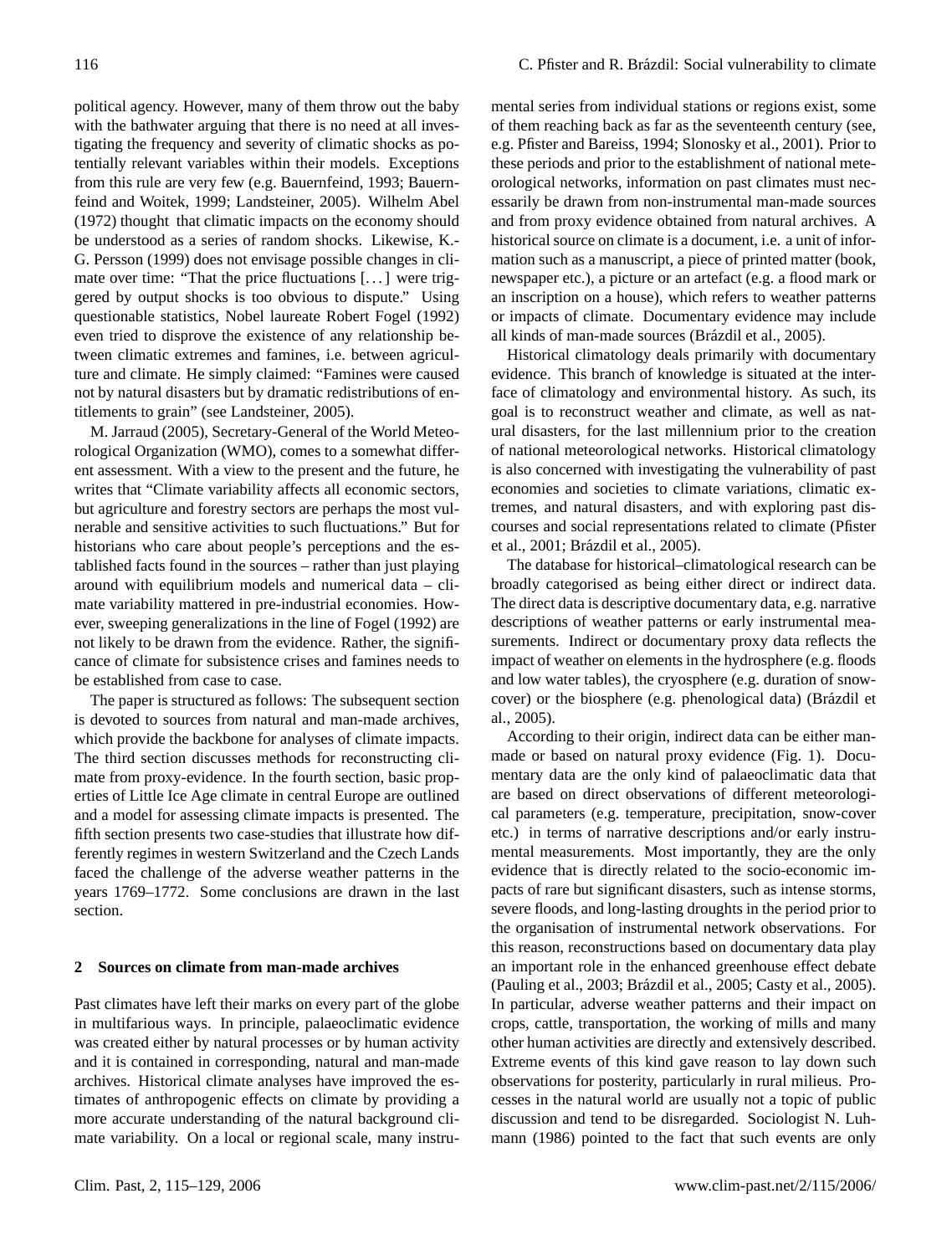| <b>Archives</b><br>Information                                | <b>Natural</b>                                        |                                             |          | Man-made                                             |                               |  |
|---------------------------------------------------------------|-------------------------------------------------------|---------------------------------------------|----------|------------------------------------------------------|-------------------------------|--|
| direct observation                                            |                                                       |                                             |          | observed                                             | measured                      |  |
| of weather and climate                                        |                                                       |                                             |          | • anomalies                                          | • barometric                  |  |
| or                                                            |                                                       |                                             |          |                                                      | pressure                      |  |
| instrumental                                                  |                                                       |                                             |          | $\bf{D}$ • natural hazards                           | $\bullet$ temperature         |  |
| measurement                                                   |                                                       |                                             | $\Omega$ |                                                      |                               |  |
| of meteorological                                             |                                                       |                                             | u        | $\bullet$ weather situations $\bullet$ precipitation |                               |  |
| parameters                                                    |                                                       |                                             | e        | $\mathbf{m}$ • daily weather                         | · water-gauge,<br>etc.        |  |
| indirect references:                                          | organic                                               | non-organic                                 |          | n organic                                            | non-organic                   |  |
| (Proxy data)                                                  | $\bullet$ tree rings                                  | $\bullet$ ice-cores                         |          | $t \rightarrow$ plant phenology                      | • water levels                |  |
| indication of controlled                                      | $\bullet$ fossil<br>pollen                            | • varves                                    | r        | $a \cdot$ yield of vine                              | • snow fall                   |  |
| or affected processes<br>through meteorological<br>parameters | • animal and • terrestrial<br>plant remains sediments |                                             | V        | • time of grain and<br>vine harvest                  | • freezing of<br>water bodies |  |
|                                                               |                                                       | $\bullet$ fossil wood $\bullet$ temperature |          | • sugar content of                                   | • snow cover,                 |  |
|                                                               | $(trees)$ , etc.                                      | of boreholes                                |          | wine, etc.                                           | etc.                          |  |
|                                                               |                                                       | • moraines,                                 |          | • cultural: rogations                                |                               |  |
|                                                               |                                                       | etc.                                        |          | • pictorial                                          | • epigraphical                |  |
|                                                               |                                                       |                                             |          | material:<br>• archeological                         |                               |  |
|                                                               |                                                       |                                             |          |                                                      | remains                       |  |

**Fig. 1.** A survey of evidence for reconstructing past weather and climate (Pfister, 1999).

noticed and communicated if they interfere with daily routines and threaten fundamental values of a society.

Weather is also reflected in the records of administrative activities, most of which were related to accounting and taxation. The group of documentary proxy data is made of a broad variety of indicators that are as different among themselves as natural proxy data (Fig. 1). For example, the opening day of the vintage is listed year by year in some source inventories back to the fourteenth century (Chuine et al., 2004). The beginning of the harvest had to be communicated in advance to the owner of the tithe in order to allow him to monitor the collection of the grapes. In Spain and elsewhere, the Catholic Church organised rogation services (rogativas) directed to end climatic stress-situations connected with long dry ("pro pluvia" rogations) or wet spells ("pro serenitate" rogations), both of which jeopardised the crops. The municipalities had to bear the cost for these rituals, which benefited the church. Consequently, rogations are found in the accounts of both institutions in terms of expenses and receipts (Piervitali and Colacino, 2001; Barriendos, 2005).

The oldest series of documentary proxy data is found in the rolls of some 50 manorial accounts belonging to the wealthy Bishopric of Winchester (Southeast England) (Titow, 1960, 1970). Both the seed and the yield for wheat are listed there along with other receipts and expenditures in kind. References to weather appear from about 1230 to 1450 to explain why certain items of expenditure are unusually large or certain items of income are unusually small. For example, references to hard winters (which included most of spring) are usually meant as an explanation of unusually large quantities of grain fed to the manorial animals (Titow, 1960, 1970). Such sources yield data on both climate and grain production and are thus invaluable for impact studies.

Similarly, the account books of the town Louny in northwestern Bohemia (the Czech Republic) kept track of wages paid by the municipality on Saturday for work carried out in the preceding week. This detailed list also includes activities related to weather and climate, e.g. cutting ice at the water mills and on the Ohře River, cleaning snow from the roads, repairing bridges after floods etc. Whereas dates of cutting ice can be used as a proxy for duration of severe frost, the beginning of payments to mowers mirrored the onset of the harvest and thus the ripening of grains, which varied according to the temperature in the preceding months. Brázdil and Kotyza (2000) have drawn on such proxy evidence to reconstruct an almost complete series of winter and springsummer temperatures for the Czech Lands over the period 1450–1632.

In contrast to the observations of individuals, documentary proxy data – as they are called – have a number of advantages. The output is often available in quantitative form, it is more or less standardized and the evidence is not bound on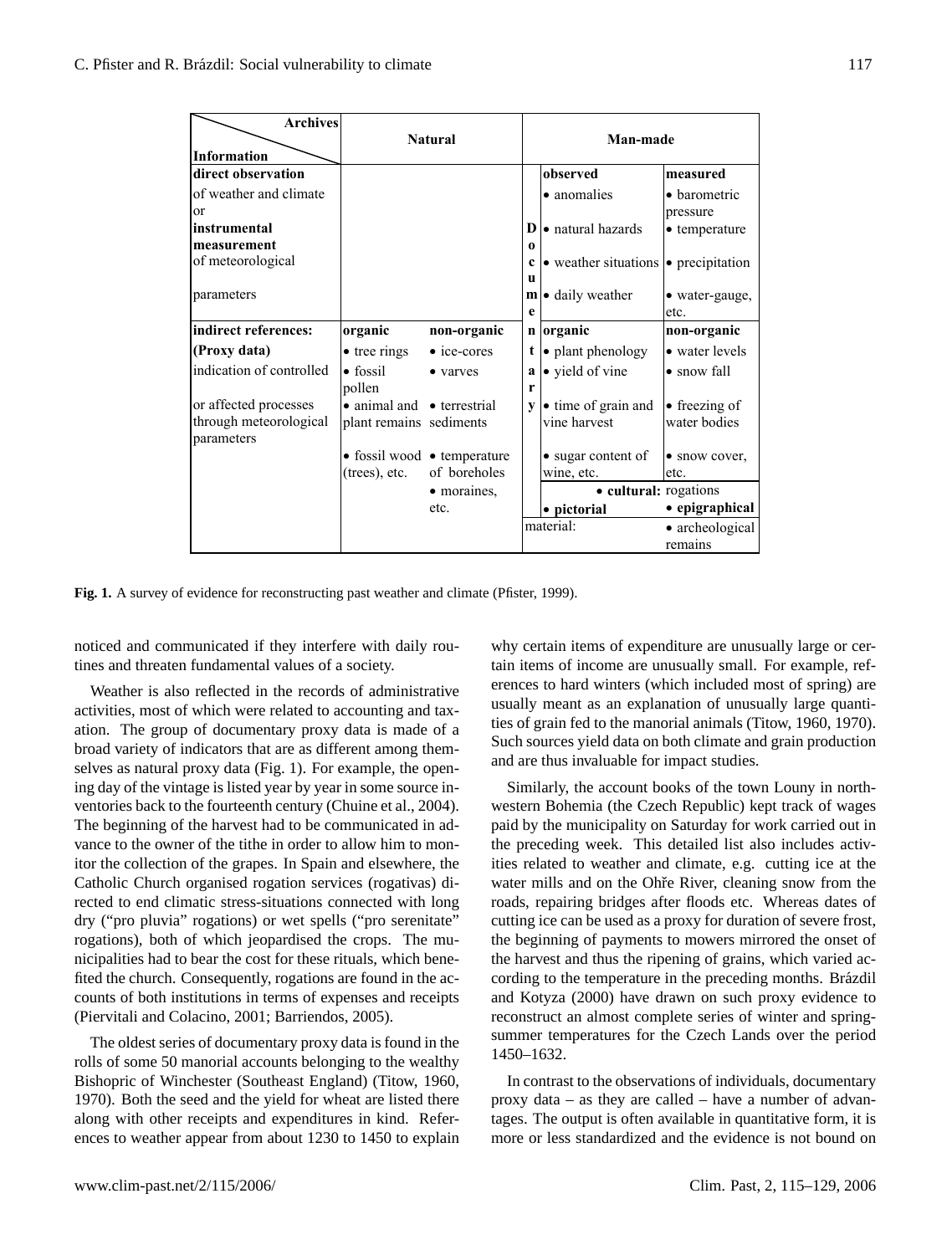

**Fig. 2.** A basic model of climate impacts on society (modified after Kates, 1985).

the life-time of an observer. Rather, their availability reflects the life-time of the institution which produced the data. Of course, in view of assessing the homogeneity of the information, the historian has to investigate whether bureaucratic routines were changed.

## **3 Methods of climate reconstruction and impact analysis**

Information on past climates is obtained from data on two different time-scales: palaeo-climatological data cover a time-scale of  $10<sup>3</sup>$  years and longer (see, e.g. Bradley, 1999), whereas historical climatology focuses on high-resolution documentary evidence in the last millennium of the preinstrumental period (Brázdil et al., 2005). Most proxy data from "natural archives" are of little value to assess the human significance of climate. The historian would need evidence that offers a high resolution in terms of time, space and climate elements. Most natural proxy data, however, have a low temporal resolution and effects of temperature and precipitation often cannot be disentangled. Moreover, scientists preferably provide smoothed curves on a high level of spatial aggregation. Outliers in which historians would have the most interest are suppressed. Given this situation, historians had to develop their own approach of climate reconstruction.

According to Le Roy Ladurie (1972), a conclusive investigation of the impact of climatic variations on societies should involve two steps. Firstly, climate in the pre-instrumental period should be studied for its own sake, separately from its possible impacts on societies. In a second step, the evidence obtained should be used to set up models enabling the exploration of the impacts of climatic variations upon economies and societies. He suggested that such a picture of climate without mankind in the historical period might be reconstructed from data describing the meteorological nature of certain years, seasons, months and days, i.e., from long series of documentary proxy data. The ultimate goal of such a reconstruction should be setting up series of continuous, quantitative and homogeneous climatic indicators.

Monthly temperature and precipitation data are usually the most important parameters for the study of climate impacts on human societies. A possible procedure of their reconstruction in the pre-instrumental period starts with the search of suitable documentary data that are able to define a high amount of temperature and precipitation variability (Fig. 2). Useful values from documentary evidence are obtained by transforming the basic data into ordinal data in the form of a time series of simple or weighted temperature and precipitation indices (see, e.g. Pfister, 1984). Simple monthly indices use a three-term classification (temperature: 1 warm, 0 normal, –1 cold; precipitation: 1 wet, 0 normal, –1 dry).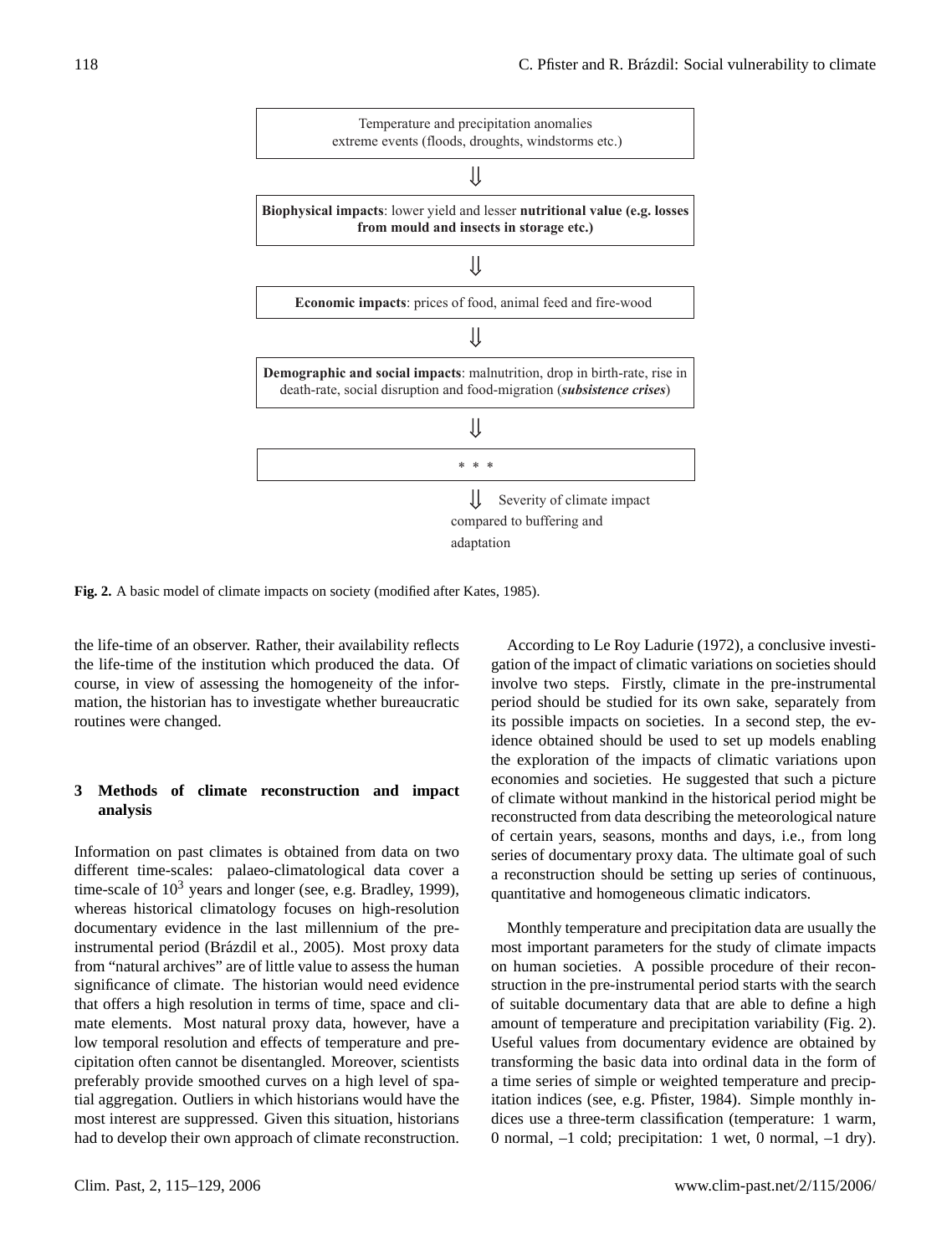Weighted monthly temperature indices are based on a seventerm classification (3 extremely warm, 2 very warm, 1 warm, 0 normal, –1 cold, –2 very cold, –3 extremely cold) for temperature, and a similar graduation for precipitation (3 extremely wet, 2 very wet, 1 wet, 0 normal,  $-1$  dry,  $-2$  very dry, –3 extremely dry). Seasonal or annual indices are obtained by summation of monthly values (i.e. the seasonal values can fluctuate from –9 to 9) (Pfister, 1999). Other scaling into ordinal numbers can be used (see, e.g. Wang et al., 1991; van Engelen et al., 2001). It depends on the density and quality of the basic information, and is to some extent affected by the subjectivity of the researcher. The statistical transformation into ordinal data in the form of a time series of temperature indices is a great challenge requiring a broad statistical and dynamical understanding. The first step in the procedure includes evaluation of available documentary data with consideration of critical analysis of sources, author and/or institutional framework, calibration of documentary proxy data, etc. The comparison and cross-checking of data from different documentary sources, both direct and indirect, allow assessment of an unequivocal climatic tendency, within a given temporal and spatial domain (Brázdil et al., 2005).

Series of intensity indices obtained from documentary evidence can be further interpreted in temperature or precipitation units (◦ C and/or mm, %, respectively). In this case they should overlap the period of instrumental measurements, which is usually possible in a few cases and for specific periods. The procedure for such reconstructions includes the following three steps: calibration, verification and reconstruction. The aim of calibration is to determine the relation (transfer function) between the temperature/precipitation indices and air temperature/precipitation for the calibration period in which both values of the given indices and the both meteorological elements are available. According to scientific standards the validity of any kind of data needs to be verified by applying suitable statistical methods and using independent data. As was shown for selected central European instrumental temperature and precipitation series, corresponding indices series can express the main features of temperature/precipitation variability based on measured data (Pfister and Brázdil, 1999). The reduction of explained variance is only a few percent when transforming the instrumental readings into ordinal data. Thus, depending on the number of degrees of freedom in the chosen ordinal scale, real temperature/precipitation variations are very well estimated by the indices. Prior to the reconstruction, the transfer functions have to be verified in a different time period, i.e. the relationship obtained in a calibration period is applied to a so-called verification period, for which the temperature/precipitation values are estimated from the documentary data. These estimations are then compared with the measured values using different statistical measures. If the transfer function obtained expresses the variability of temperature/precipitation under consideration with satisfactory precision, the chronology of intensity indices can be used

for temperature/precipitation reconstruction (for more details see, e.g. Pfister and Brázdil, 1999; Brázdil et al., 2003, 2005).

When series of continuous, quantitative and quasihomogeneous climatic indicators are set up for the preinstrumental period, such series may be used to set up models, which enable the exploration of the impacts of climatic variations upon economies and societies. Effects of climatic fluctuations "on the course of history" are difficult to demonstrate. It is frequently overlooked that both "climate" and "history" are blanket terms, situated on a high level of abstraction. For this reason, relationships between them cannot be easily investigated in a meaningful way. They need to be broken down to lower scales of analysis. For "history" this may entail a specific focus for example, on the food system, the health system or the energy system, or on specific activities such as transportation, communications, military or naval operations. The term "climate" needs to be disentangled into seasonal or monthly temperature and precipitation, climatic anomalies and weather extremes and types of impacts, and related to specific spatial units. The closer details are investigated, the higher is the probability of finding significant coherences. Moreover, concepts need to be worked out in order to disentangle the severity of climate impacts and the efficiency of measures for coping with them. On a very general level, it could be said that beneficial climatic effects tend to enlarge the scope of human action, whereas climatic shocks tend to restrict it. Which sequences of climatic situations matter depends upon the impacted unit and the environmental, cultural and historical context (Pfister, 2001). However, this statement needs to be restricted in the sense that the term "climatic shock" itself is ambiguous, as it is well known that some of the people and groups involved always take advantage of situations of general distress, both economically and politically.

As is generally known, there is a substantial amount of analyses dealing with the causes of famines (e.g. Newman, 1990). Murton (2000) gives an excellent overview of the relevant literature. In all famines, natural, social and political factors are involved. However, because they are inextricably intertwined, it is almost impossible to assess their relative significance. Kates (1985) was well aware of this fact, and for this reason he submitted a broad variety of models in his analysis. In a first run, he suggested, impact studies might be arranged in the order of propagation to events, although this arrangement may be arbitrary in the sense that the real time process takes place simultaneously or that the sequence is unknown to climatic processes. A simplified version of his approach yields the cascade of effects for pre-industrial societies (Fig. 2), excluding all feedback-loops which should be considered. This figure should just allow a first approximation to the issue.

Biophysical impacts focus upon the production of food (yields per hectare, relation of seeded to harvested grains) and its availability for human production (also considering losses in storage). Economic impacts deal with consequences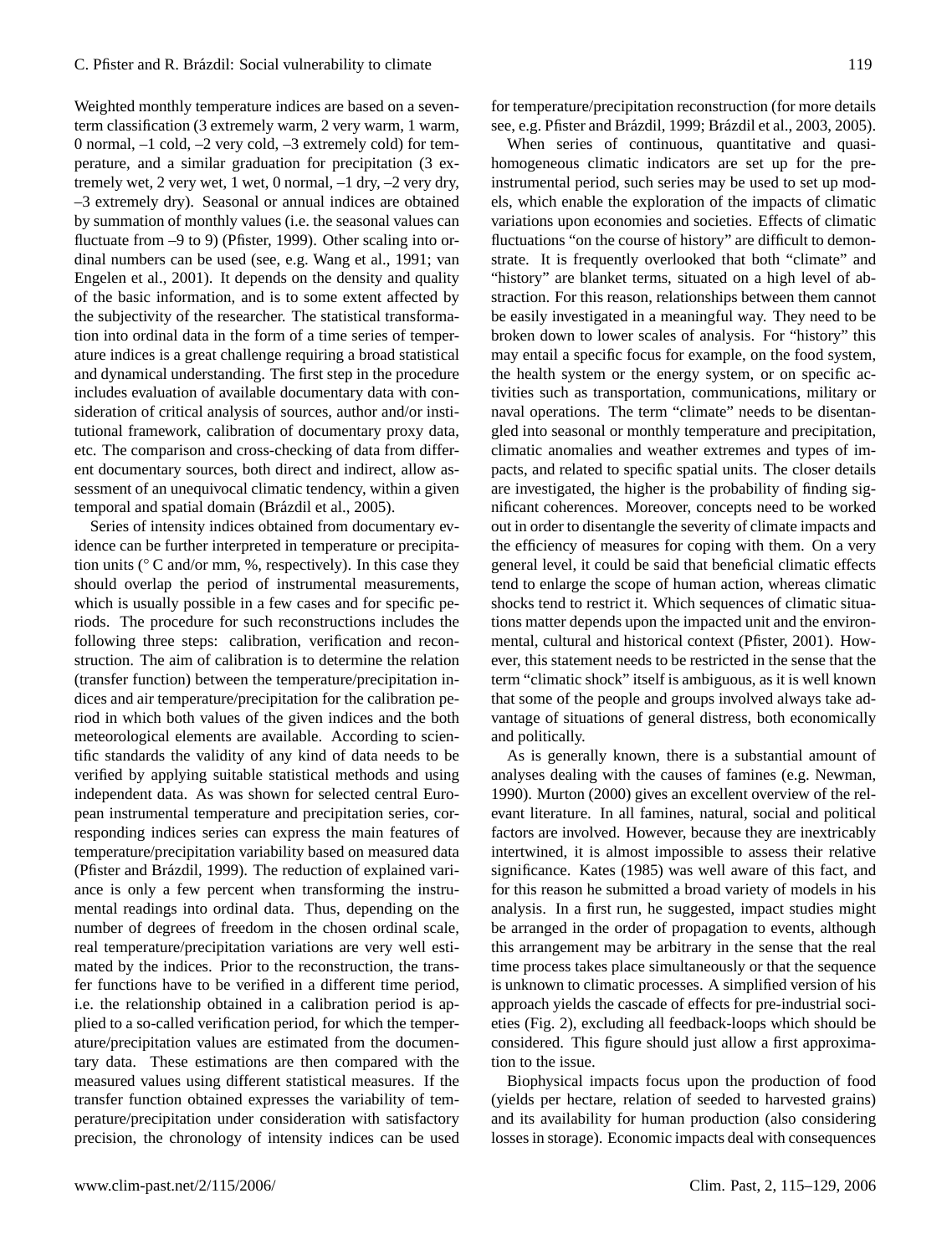on prices of food, animal feed and fire-wood. Grain prices were by far the most important parameters for business activity. At the same time they are the only economic data for which continuous series are widely available in Europe. Demographic and social impacts highlight consequences of subsistence crises such as malnutrition, social disruption and food-migration. A subsistence crisis is an integrated process in which nature and society interact. Its severity, however measured, depends on one hand on the magnitude of the biophysical impact. On the other hand, it also hinges on the preparedness of the people involved and on the efficiency of the measures and strategies that are taken to deal with the crisis. The significance of human intervention in the process increased from top to bottom at the expense of climate impacts. There were few options available to dampen biophysical impacts, whereas economic measures and social assistance could considerably reduce social disruption. Of course, interactive models, including the societal responses to biophysical and economic impacts in terms of positive or negative feedback, would be more realistic than linear models (Pfister, 2006). But Kates (1985) correctly notes that it is easier to draw schematics than to describe what actually occurs.

#### **4 Modelling Little Ice Age-type impacts**

The Little Ice Age (LIA) was the most recent period during which glaciers maintained an expanded position on most parts of the globe, whereas their fronts oscillated about in advanced positions (Grove, 2001). The LIA was a simultaneous, world-wide phenomenon which nonetheless allowed for considerable regional and local variation.

In the Alps, three phases of maximum glacier extension are distinguished: the first one around 1385, the second one in the mid-seventeenth century, and the third one around 1860 (Holzhauser, 2002). Wanner (2000) coined the term of "Little Ice Age-type events" (LIATE) to designate the three far-reaching glacier advances known from the last millennium. Each of the three LIATE was the outcome of a specific combination of seasonal patterns of temperature and precipitation (Luterbacher et al., 2000, 2004; Casty et al., 2005; Xoplaki et al., 2005; Pauling et al., 2006). There is no single, long-term climatic trend which agrees with the advanced position of glaciers during the LIA. A multitude of interacting seasonal patterns of temperature and precipitation either positively or negatively affected the mass-balance of glaciers. Extended cold spells during the winter halfyear (October through March or April) were the ear-marking feature of climate throughout the LIA: Severe winters were more frequent and more severe, both in terms of duration and coldness, during the period of the LIA compared to the Medieval Warm Period and the twentieth century global warming (Luterbacher et al., 2004; Xoplaki et al., 2005). However, the cold and dryness of winters did not significantly affect the mass balance of glaciers (Holzhauser and Zumbühl, 1988; Holzhauser et al., 2005).

Far-reaching advances occurred when very cold springs and autumns coincided with chilly and wet mid-summers. The last "year without a summer" occurred in 1816, but many more of them are documented during the previous part of the millennium. They were the crucial elements underlying the LIATE. Most, if not all of them, were triggered by volcanic eruptions in the tropics, which generated a globegirdling veil of volcanic dust (Harington, 1992). The spatial dimension of years without a summer was usually limited to mainland Europe north of the Alps, stretching from the Parisian Basin in the West to the Russian border in the East. Conditions in the west of France, Ireland, Iceland and Russia were usually better, whereas those in the Mediterranean were fundamentally different (Luterbacher et al., 2002, 2004; Xoplaki et al., 2005). The effect of years without a summer were counterbalanced from time to time by clusters of warm and dry summers (e.g., in the 1720s) which caused melting-back on the glaciers.

Under the conditions of the Little Ice Age climate, two kinds of impacts were detrimental for agriculture in western and central Europe. Long wet spells during the harvest period had the most devastating impact. Continuous rains lowered the flour content of the grains and made them vulnerable to mold infections and attacks of grain weevil (Sitophilus granarius) (Kaplan, 1976). Huge losses caused by insects and fungi during winter storage lead to surges of grain prices in the subsequent spring. These effects can be hardly assessed today, let alone under the conditions of an Early Modern economy. Besides long spells of rain in midsummer, cold springs did most harm to grain crops. From present-day agro-meteorological analyses it is known that grain yields depend on sufficient warmth and moisture in April (Hanus and Aimiller, 1978). Inversely, this implies that crops suffered from dry and cold springs, which were frequent during the Little Ice Age. An extended snow-cover was particularly harmful. When the snow-cover lasted for several months until March or April, winter grains were attacked by the fungus *Fusarium Nivale.* Peasants often ploughed the choked plants down and seeded spring grains in order to have some compensation for the lost crop (Pfister, 2005).

Considering the vulnerability of the main sources of food – using both present and historical knowledge – it turned out that a given set of specific sequences of weather spells over the agricultural year was likely to affect all sources of food at the same time leaving little margin for substitution. This model of a worst-case crop failure and, inversely, of a year of plenty has the properties mentioned in Table 1.

Table 1 summarizes the impact of adverse temperature and precipitation patterns on grain, dairy forage and vine production during the critical periods of the grain harvest year. Prolonged wet spells at sowing time in autumn reduced the amount of area sown and lowered the nitrogen content of the soil. Cold spells in September and October lessened the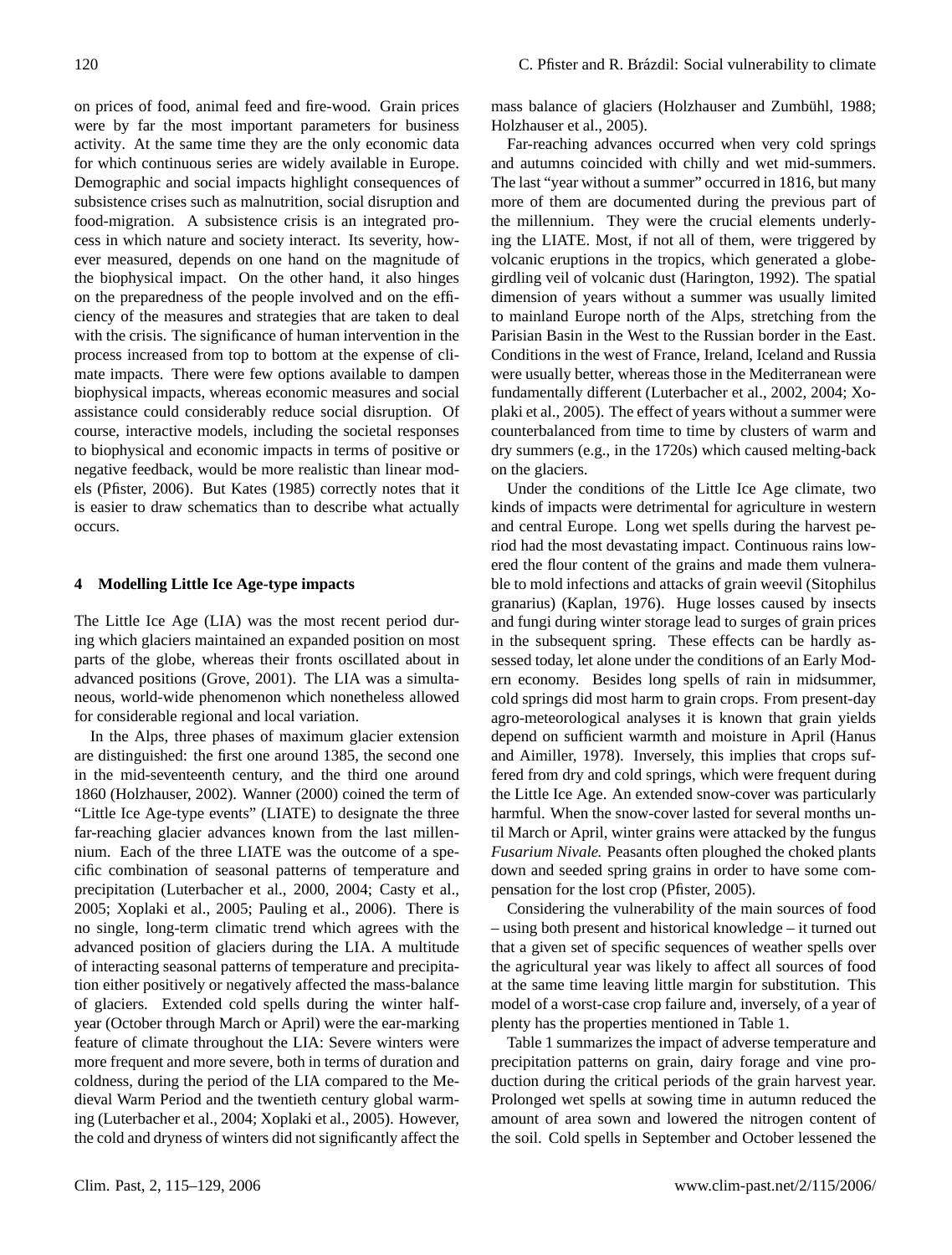sugar content of vine-must. Cold periods in March and April of the subsequent year decreased the volumes of the grain harvest and dairy forage production. Wet mid-summers affected all sources of food production. Most importantly, the simultaneous occurrence of rainy autumns with cold springs and wet mid-summers in subsequent years had a cumulative impact on agricultural production. The same combination of seasonal patterns largely contributed to triggering far-reaching advances of glaciers. The economically adverse combination of climatic patterns is labelled Little Ice Agetype Impacts (LIATIMP) (Pfister, 2005). This parameter yields a yardstick to directly assess the severity of climate impacts whereas other parameters such as grain prices and demographic data are also the result of economic, social, microbiological, physiological and political factors.

LIATIMP were simulated using a model, the properties of which are explained elsewhere (Pfister, 2006). They are solely based on monthly temperature and precipitation indices. Biophysical Climate Impact Factor (BCIF) was defined from the effect of weather on crops known from both contemporary reports and from present-day scientific knowledge (Table 1). Its computation is explained in the appendix. It was demonstrated for the period 1500 to 1860 that impact factors agree well with peaks in grain prices and that the difference of multi-decadal means of impacts (1767–1817, 1817–1843, 1844–1860) are statistically significant (Pfister, 2006). In the subsequent section, BCIF are provided for the Swiss Plateau and Czech Lands during the period 1750– 1800.

# **5 Differences in social vulnerability to climate in Switzerland and Czech Lands in the early 1770s**

Whatever the choice of events concerning which impacts are to be studied, an impacted group, activity or area exposed to these events must be selected. In general, the focus is on individuals, populations or activities in the form of livelihoods or regional ecotypes. Two regions, the Czech Lands and the Swiss canton of Bern are compared in the subsequent section with regard to their vulnerability to climate in the early 1770s, when many regions in central Europe suffered from a major subsistence crisis.

The Czech Lands were at that time a part of the Austrian Hapsburg monarchy. They historically consisted of three parts – Bohemia, Moravia and southern Silesia – comprising an area that was not significantly different from the actual Czech Republic  $(78863 \text{ km}^2)$ . According to a military census taken in 1770, the population was 4.172 million (Fialová et al., 1996). In the main breadbaskets concentrated in the Bohemian lowland along the Elbe and in the southern and central Moravian lowlands, rye was the main bread-grain besides wheat. People in the hilly zones lived on oats and dairy products. The estimated population density in 1770

**Table 1.** Weather-related impacts affecting the agricultural production of traditional temperate-climate agriculture in central Europe (Pfister, 2005). Italics: weather conditions affecting the volume of harvests or animal production. Bold: weather conditions affecting the quality (i.e., the content in nutrients or sugar) of crops.

|                   | Agricultural products |                 |              |  |  |
|-------------------|-----------------------|-----------------|--------------|--|--|
| Critical months   | Grain                 | Dairy<br>Forage | Vine         |  |  |
| September-October | Wet                   | Cold            | Cold and wet |  |  |
| March-April       | Cold                  | Cold            | (Late frost) |  |  |
| July-August       | Wet                   | Wet             | Cold and Wet |  |  |

was 109 persons/km<sup>2</sup> of "arable" (i.e. related to areas of arable land known from  $1845$  – see Jeleček, 1995).

The ancient Swiss canton of Bern (prior to 1798) comprised  $8591 \text{ km}^2$  and in 1770 its population totalled about 350 000 inhabitants. Its statistical coverage in the late eighteenth century is excellent (Pfister, 1975; Pfister and Egli, 1998; Brandenberger, 2004). The canton may be roughly divided into three eco-zones. In the "lowlands" (by Swiss standards), grain (spelt and wheat) grown within the threefield system was the dominant crop. In the hilly zone, grain cultivation and dairy production had about an equal share and potato cultivation on small plots was widespread. In the Alpine zone, dairy production was dominant, along with grain and potato cultivation on a micro-scale. The estimated population density in 1770 was  $102$  persons/km<sup>2</sup> of "arable" (i.e. related to areas of intensive cultivation known from 1865) [\(http://www.bernhist.ch,](http://www.bernhist.ch) 10 July 2006). Therefore, the ecologically relevant population density was about on the same level in Bern Canton as in the Czech Lands.

In Switzerland, the sequence of adverse weather situations began in 1768 (Fig. 3). September of that year was extremely rainy, which delayed the period of ploughing and the sowing of winter grains. Expert farmers in western Switzerland, where wheat was the basic crop, justifiably worried about the coming harvest. March of 1769 was very cold and wet. After a warm spell in the second half of April and early May, snow fell again down to the plateau. The remaining part of the growing season was cool and wet. In the Alps, it repeatedly snowed down to lower altitudes and the country was ravaged several times by far reaching hailstorms. Agricultural work was delayed. On 4 October, a fresh snow-cover took the peasants by surprise. Huge amounts of snow, up to 3 meters, accumulated during winter 1769/70 in Alpine valleys. March and April were extremely cold. At altitudes of 700 m, the snow-cover remained for about seven months. A short warming spell in early May lead to rapid snow-melt and prompted the flowering of most fruit trees. Afterwards temperatures plunged below average again for several months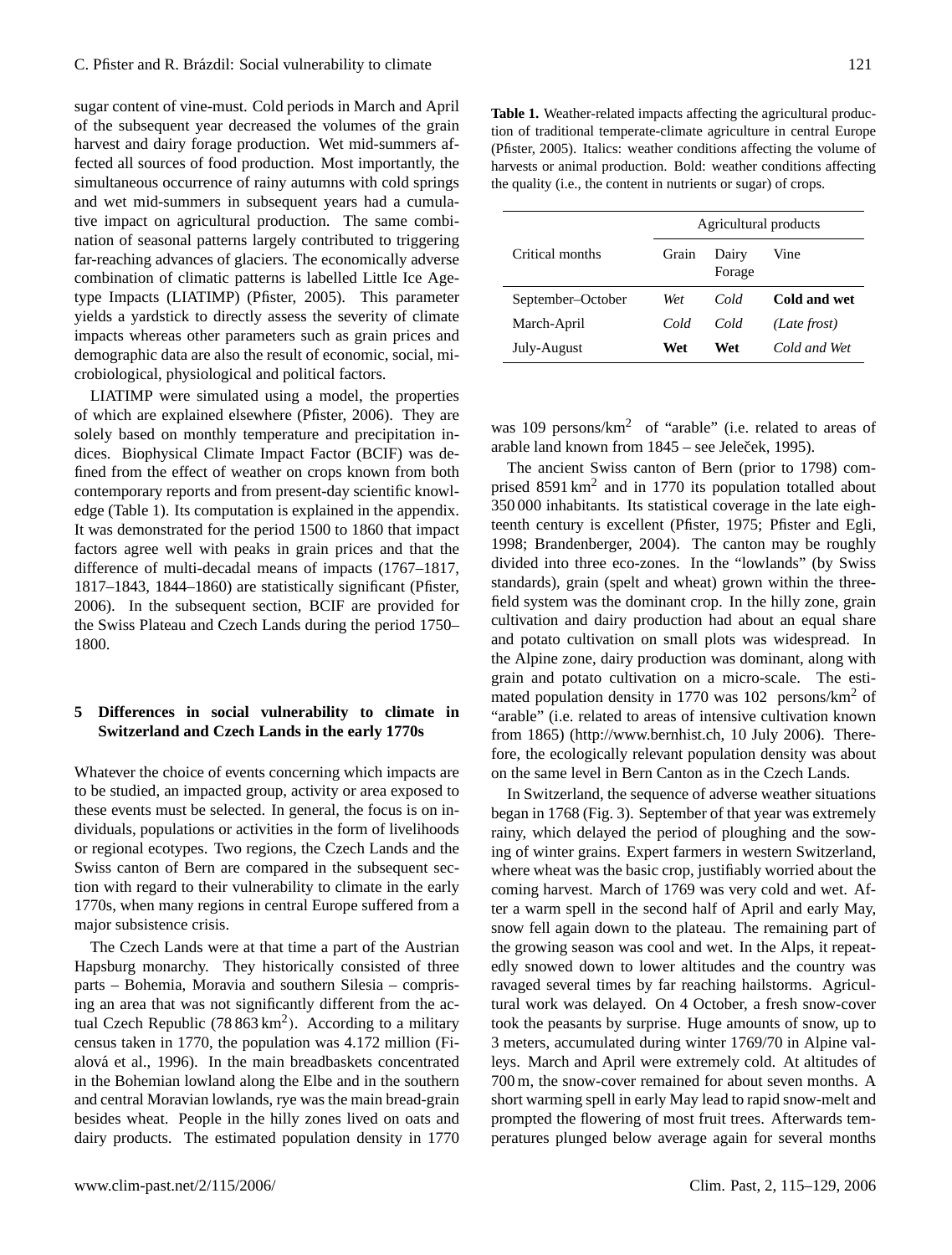

**Fig. 3.** Biophysical Climate Impact Factors (BCIF) on the Swiss Plateau and for the Czech Lands in the period 1750–1800.

and it often rained, particularly in July, when 22 rainy days were recorded at Basel. In September, parts of the country were ravaged by a far-reaching hailstorm. Subsequently, some patterns experienced in the previous year recurred, such as the advanced snowfall in October and the cold relapse in late April, but they were less severe. As of 1772, conditions were somewhat better than average (Pfister, 1975). Considering the vulnerability of the main sources of food, three elements – the excess rainfall in September 1768, the extremely cold spring 1770 and the nearly continuous rainfall in July of that year – turned out to be significant.

The course of weather in the Czech Lands was similar in many respects, though differences should not be overlooked (Fig. 3): sources report that spring 1769 was cool-wet, as was the period from May to July. The long-lasting wet spell in mid-summer let the ears sprout and lowered their flour content. In parts of the country, September was extremely rainy, which interfered with timely ploughing and sowing. Rain and snow fell in the first days of October. During most of winter 1769/70, fields and meadows were under water. Frost and snow dominated between 19 March and late April. In upper regions, the snow did not melt before the end of April. From early May to mid-June, warm and dry anticyclonic weather prevailed. July, however, was exceedingly rainy, as in the previous year. This anomaly brought about the famine. Conditions improved somewhat in winter 1770/71. Adverse weather patterns during the critical two periods for agriculture – March–April and July–August – caused an extension and worsening of famine conditions in 1771: From late March to the end of April, a harsh cold relapse followed by rainy weather lead to widespread flooding. May was warm and dry, which postponed the sowing of spring grains. In most parts of the country, the beginning of harvest coincided with the onset of another long spell of rainy weather in July, which persisted until the last week of August (Brázdil et al., 2001).

Comparing the multi-annual cluster of adverse weather patterns in Switzerland and in the Czech Lands in the early 1770s, the evidence leads to the following conclusion: In both countries, harvests were deficient in 1769 and in 1770 for more or less the same meteorological causes. However, whereas weather conditions considerably improved in 1771 in Switzerland, people in the Czech Lands were confronted with another harvest failure for the third year in succession. Seemingly, Switzerland was spared from such a calamity because it was closer to the Azores anticyclone during the critical months of July and August, 1771, as concluded from reconstructed monthly sea-level air pressure fields (Brázdil et al., 2001) (Fig. 4).

The amplitude of grain prices mirrors this difference in the magnitude of climate impacts (Fig. 5). Rye prices in Bern did not even double from 10.5 "Batzen" in the harvest year 1768/69 to the maximum of 20 "Batzen" in 1770/71. However, average prices for rye tripled in Brno (Moravia) from 25.5 "Groschen" in 1769 to 78.7 "Groschen" in July 1772, and were even 4.1 times higher – from 18.3 "Groschen" in 1769 to 75 "Groschen" in July 1771 – for barley. The soaring of grain prices was even more dramatic in Bohemia. For example, in Kolín (central Bohemia), the prices – compared to 1769 – increased 3.3 times for rye (in 1771), 4.4 times for oats and 4.7 times for barley (both with maximum in 1772) (Brázdil et al., 2001).

On a local scale, some price peaks were even more pronounced: According to the report of a local parson from the Erzgebirge, which is the hilly borderland between the Czech Lands and Saxony, the price for a bushel of rye rose tenfold between spring 1770 and early summer 1772, which led to outright starvation (Abel, 1972).

It now becomes crucial to address the issue of social vulnerability. First of all, a closer examination of the two case-studies requires getting some insight into the political, social and administrative framework of the two territories. Moreover, attention needs to be given to the kind and the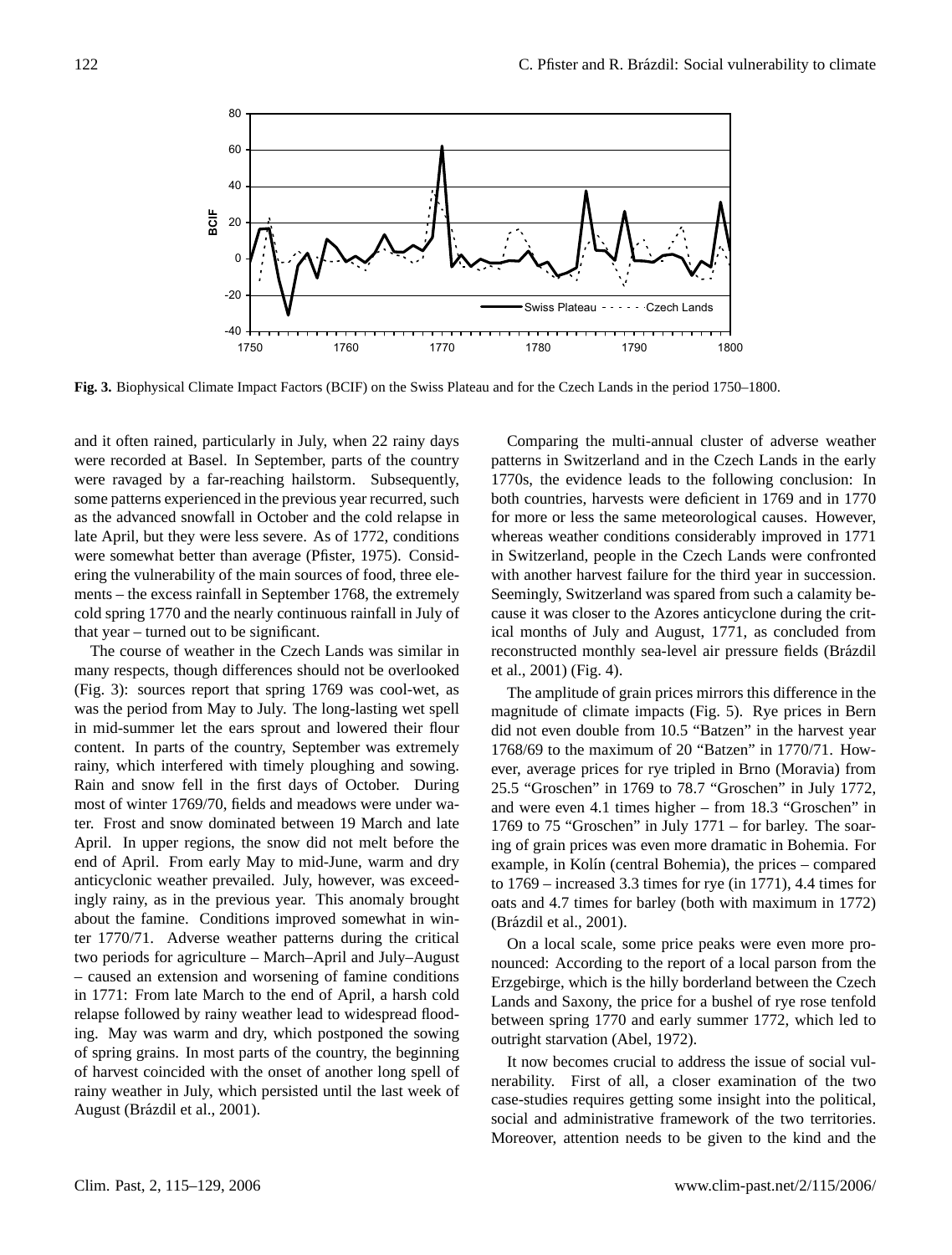

Fig. 4. Reconstructed monthly sea-level air pressure fields for July and August, 1771 (from Brázdil et al., 2001).

efficiency of "state" interventions on various levels. In case of a subsistence crisis, the ownership or the disposal of agricultural land was the key to the availability of food resources. Wealthy peasants and great land owners made disproportionately large profits, whereas the landless, the cottagers and the medium-sized peasants had to spend a much larger share of their budget on food.

The management of subsistence crises needs to be mentioned along with wars, riots and epidemics as being among the most serious challenges that authorities had to face prior to the age of railways. The grain-harvest shortfalls led to higher food prices, mounting unemployment rates and an increase in the scale of begging, vagrancy, crime and social disorder. As an inevitable consequence, these conditions resulted in welfare crises of varying magnitude. The combination of environmental stress, economic hardship and social disarray tended to foster overcrowding and other changes in normal community spacing arrangements. Such conditions often appeared in the form of mortality peaks (Post, 1990). Authorities took an interest in combating the effect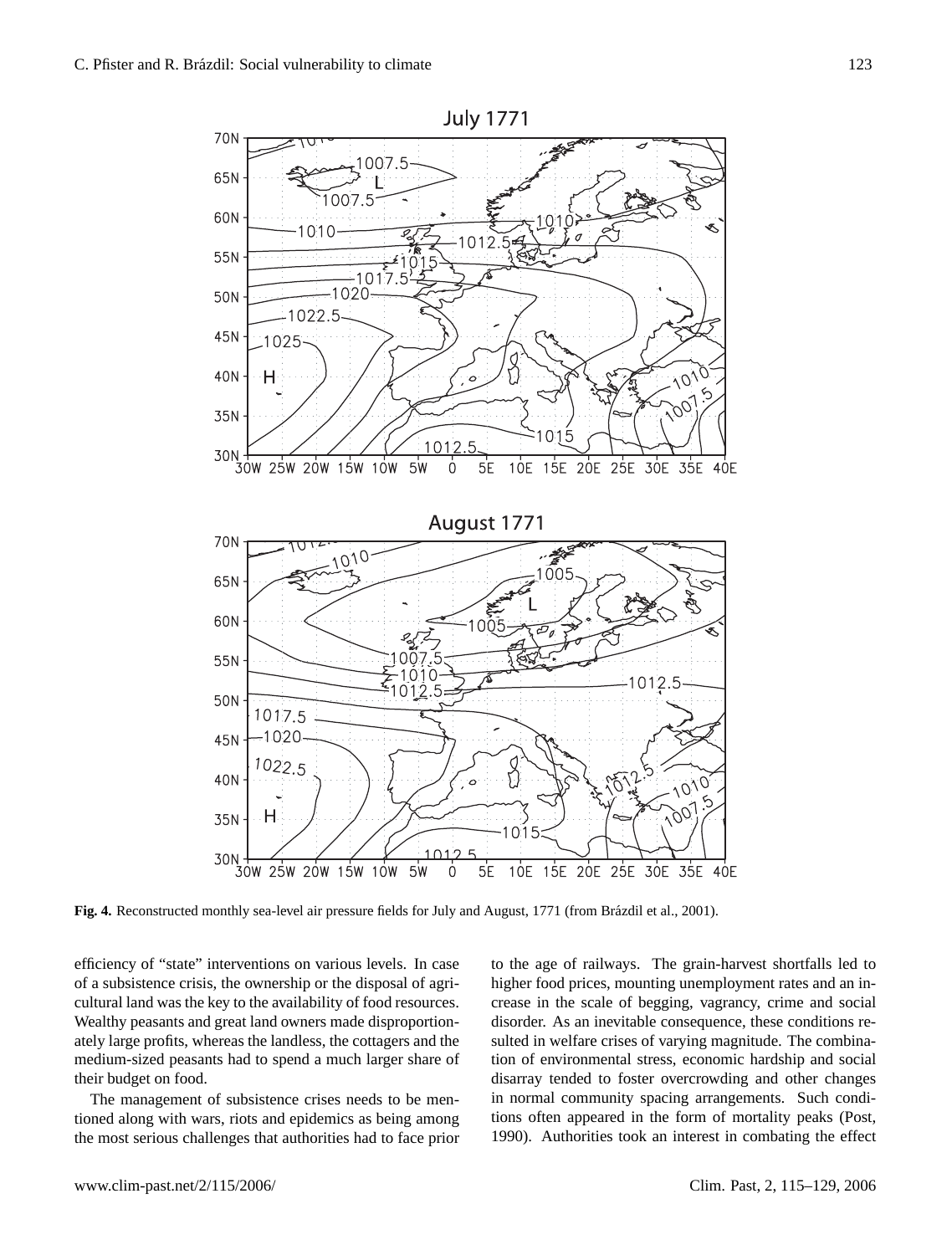

**Fig. 5.** Annual grain prices in Bern (Switzerland) and in Brno (Moravia, Czech Lands) in the period 1755–1800. Prices in Bern are given for spelt according to harvest years (August to July) (Pfister, 1975). Prices in Brno are given for wheat and rye in January and July (before and after harvest, respectively) (Brázdil and Durd' áková, 2000).

of crises, particularly considering the enormous population losses during the Thirty Years War. They aimed at increasing the number of soldiers and their income from taxes, which depended on the number of productive hands. Shortterm measures usually involved the symbolic persecution of hoarders and speculators that were made responsible for the crisis, the hunt for foreign vagrant beggars and the distribution of grain to the needy people in the capital and elsewhere.

In the canton of Bern, social vulnerability was low by contemporary standards. The burden of taxation was light because the administration was relatively small and efficient. Moreover, there was no need to maintain a court and a standing army. Young men had to get some military training within a rather inefficient militia system. In order to lessen the impact of crises, an area-covering network of grain stores was built up from the late seventeenth century. From that time onward, the potato provided an attractive alternative to grain cultivation for small-holders. The new crop got a first footing in the hills and mountain valleys of the canton, from where it spread to the lower areas. In the eighteenth century the variability of grain prices was somewhat smaller than in the cantons of Basel and Zürich. On one hand this needs to be credited to the potato, which served as a buffer because its vulnerability to LIATIMP was somewhat different. On the other hand, the lower vulnerability was related to a better market integration (Persson, 1999). In the event of bumper crops, Bern used to sell grain to the adjacent territories. In the event of deficient harvests, grain was usually imported by order of the administration from the surrounding belt of grainexporting territories such as the Alsace, Burgundy, Savoy and Swabia. In 1770/71 grain was acquired at a loss from as far as Sicily and Northern Africa (Brandenberger, 2004). From the mid-eighteenth century, the authorities shifted the focus of the crisis management towards complementing traditional short-term measures with sustained efforts to promote agricultural productivity, e.g. by facilitating the legal conditions for subdividing and privatizing communal pastures (Pfister, 1995). To sum up, in the late eighteenth century, the Bern Canton had already acquired a substantial degree of immunity to LIATIMPs.

Poor relief was another strategy of reducing vulnerability: The administration in the canton of Bern seesawed between spending on welfare and taking economic measures. During the eighteenth century, it established an area-covering system of poor relief in which the communities had to participate. Flückiger-Strebel (2000) demonstrated that in the wake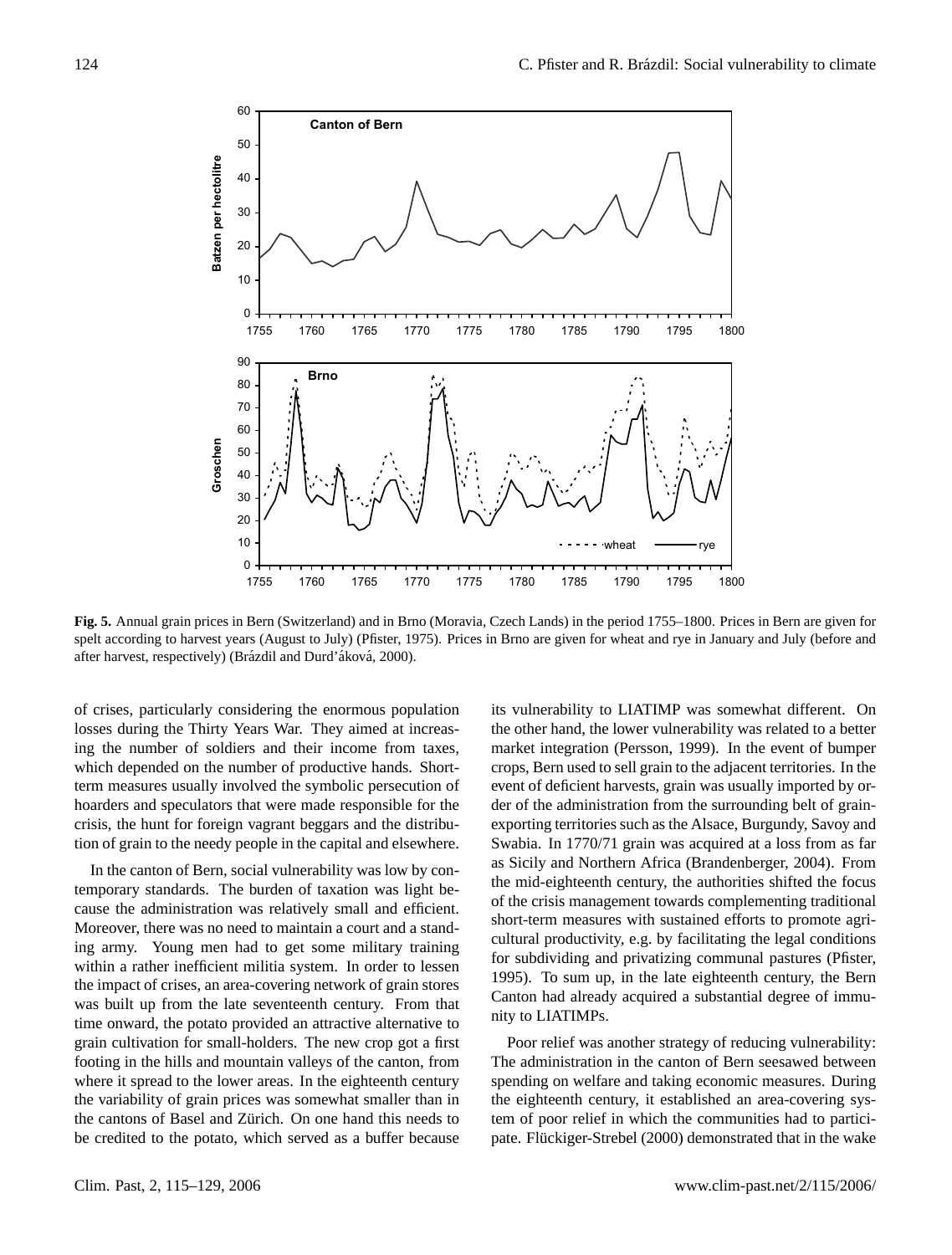

**Fig. 6.** Mortality and fertility in the canton of Bern and in the Czech Lands over the period 1760–1780 (for Bohemia and Moravia annual index values were calculated with respect to the average of the whole period 1760–1780 equal 100).

of the crisis of 1770/71, a great number of people became permanently dependent on welfare. Obviously, many working poor at the margin of pauperization were not able to buffer the shock of the fall in real income during the crisis. They had to sell most of their belongings for food and henceforth they had to have continual assistance. The cost of social security rose much faster than any other entry of the budget and for this reason the communities had to bear a rising share of the burden.

How successful was this paternalist social policy? The severity of the crisis in demographic terms was assessed from the aggregate number of baptisms and burials available for every parish since 1730 (Pfister, 1995). From this evidence, it is concluded that both a rise in mortality and a drop in fertility – which would point to some nutritional problem – were nearly absent (Fig. 6). This result suggests that in the canton of Bern vulnerability was substantially reduced. However, in some cantons located further to the east, the demographic effects of the crisis were more pronounced, as concluded from regional studies (Bielmann, 1972; Bucher, 1974; Schürmann, 1974; Ruesch, 1979).

Social vulnerability to climatic impacts was much greater in the Czech Lands. There, broad strata of the population suffered from a heavy taxation and from a number of oppressive feudal dues, among which compulsory work on large estates of the nobility, the so-called Robot and the obligation to provide draught animals for the transportation needs of the army and the state were the most onerous. In Northeastern Bohemia, a large number of people were ready to flee across the border to Prussia (Brázdil et al., 2001).

This unfortunate situation was critically aggravated by the cluster of three harvest failures between 1770 and 1772. When alarming reports of the famine reached Vienna, Empress Maria-Theresa and her court counsellors first of all took traditional administrative measures of crisis management. The authorities decreed a ban on exports and on distilling grain, and also demanded the persecution of hoarders and as well as implementing an inventory of grain stocks within the entire country. These measures, however, turned out to be largely inefficient. From June 1771, when the famine had already taken shocking dimensions, grain and flour were finally hauled from stocks in Vienna and Hungary to the Czech Lands. Nonetheless, the imported amounts of grain were inadequate for having an effect on prices. Thus, most of the needy people did not have the money to buy grain (Brázdil et al., 2001). Emperor Joseph II, co-regent at the time, undertook a six-week journey (October–November 1771) through the Czech Lands to investigate the causes of the famine. He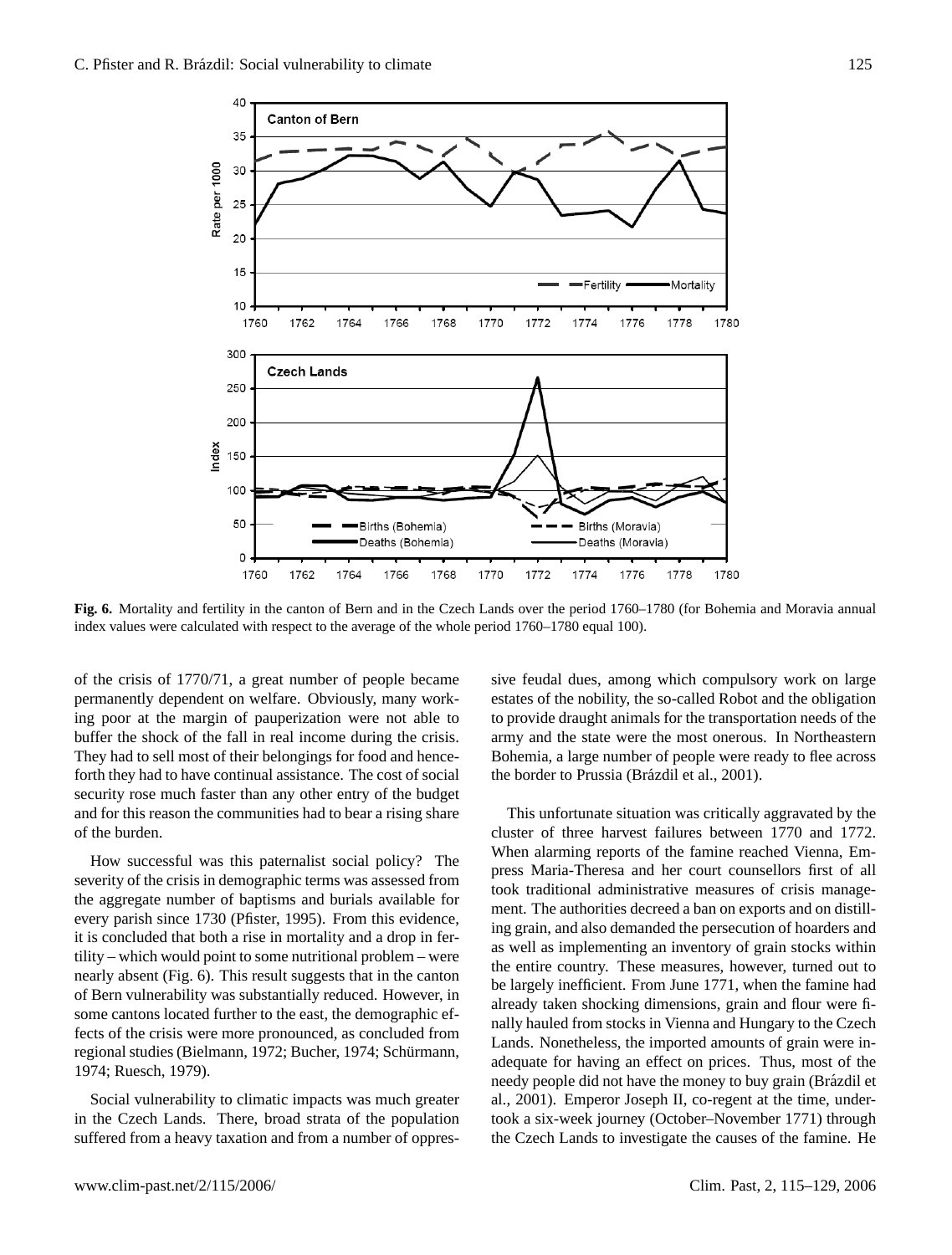left an extensive travel diary, full of information about the situation in different parts of Bohemia (Řehořovský, 1904; Roubík, 1926; Weinzierl-Fischer, 1954).

The demographic toll of the famine was appalling. According to contemporary assessment, Bohemia lost some 250 000 people (10% of its population) during the third year of famine between June 1771 and June 1772 (Fig. 6). It seems that many people died from typhoid fever. In Moravia and Silesia, the excess mortality was somewhat lower. The crises primarily affected the people who were engaged in rural industries and the poor strata in the towns who had to rely on the market. It took 13 years before the pre-crisis level of population in the Czech Lands at the beginning of the crisis in 1770 was reached again (Fialová et al., 1996). The severe crisis in the early 1770s led to a pauperization of a broad strata of society, which formed the background to a violent serf uprising in 1775. On the other hand, the experience of famine in the Czech Lands reduced prejudice against the potato, which previously was only grown as animal fodder. Cultivating a small plot with potatoes significantly contributed to better surviving subsequent harvest failures. As a result, such a severe disaster did not occur any more (Brázdil et al., 2001).

#### **6 Conclusions**

This article attempts to view socio-environmental interactions situated at different temporal and spatial scales in order to demonstrate their complexity and explore a new modelling approach: Macro-scale reconstructions of monthly air pressure, temperatures and precipitation for the entire European continent provide the starting point. They are obtained from a variety of high-resolution documentary and natural data. It is concluded that the spatial dimension of climate impacts during the Little Ice Age never did affect Europe as a whole. The impacts always remained limited to certain climatic zones of the continent. Considering the temporal dimension, the modelling of biophysical impacts suggests that the frequency and severity of such impacts changed over time, thereby leading to multi-decadal periods of favourable and adverse climate.

The story of human vulnerability to climate, told along a chain of causation running from natural forcing to economics and to the level of political and social decision-making, requires a change from the macro-scale of generalization to the micro-scale of case-studies. Comparisons of case-studies would, in a sense, entail that some common properties are found between the cases. In the present studies, however, differences largely prevail. Firstly, the surface of the Czech Lands and its population were much larger than those of the canton of Bern. Secondly, the duration of climatic stress was considerably shorter in Switzerland, considering the lower impact factor and the lower variability of grain prices. Apparently, both countries experienced a more or less similar

series of impacts in 1769 and 1770. However, Switzerland was closer to the sphere of influence of the Azores anticyclone in 1771 than the Czech Lands and its location more to the south-west, and for this reason the critical month of July was less rainy than more to the north-east. This result is particularly noteworthy because it points to the fact that relatively small differences in longitude and latitude between two regions could be associated with substantial differences in climate impacts. With regard to social vulnerability, it goes without saying that social vulnerability of this canton was less pronounced than that in the Czech Lands. This is largely due to the inherent properties of the two political systems. The Bernese authorities could not rely on a standing army to suppress local uprisings. They legitimized their governance with a paternalist ideology, which implied that they had to care for their subjects in case of distress. On the other hand, it seems that the Hapsburg monarchy and its administration were ill-prepared to face the formidable challenge of three successive harvest failures in one of its core lands. Moreover, the oppressive feudal structures could not be changed easily because they were indispensable for the maintenance of the political system. Finally, the mercantile policies blocking the export of raw materials led to serious economic stress in the northern proto-industrial parts of the country. Baron Kressel, who was sent in February 1771 to investigate the situation in Bohemia, reported that many people were simply too poor to buy the grain available on the market (Weinzierl-Fischer, 1954). More comparative studies of socio-environmental interactions should be encouraged, albeit not in view of arriving at a universalized picture of social vulnerability to climate impacts, as was repeatedly attempted for global climate change studies for the last millennium. Quite the contrary: It would be worthwhile to illustrate the plurality of human responses and solutions in mitigating social vulnerability to climate variability.

## **Appendix A**

Computing Biophysical Climate Impact Factors (Box and Jenkins, 1970; Box and Tiao, 1975; Pfister, 2006)

The basic climate data are monthly temperature (T) and precipitation (P) indices arranged in a 7-degree classification (Pfister, 1998):

- $3 =$  extremely warm/wet,  $2 =$  very warm/wet,
- $1 = \text{warm/wet}, 0 = \text{normal}, -1 = \text{cold/dry},$
- $-2$  = very cold/dry,  $-3$  = extremely cold/dry.

BCIFs are known to be nonlinear. Thus, temperature (T) and precipitation (P) indices were recoded as follows:

- $5 =$  extremely warm/wet,  $3 =$  very warm/wet,
- $1 = \text{warm/wet}, 0 = \text{normal}, -1 = \text{cold/dry},$
- $-3$  = very cold/dry,  $-5$  = extremely cold/dry.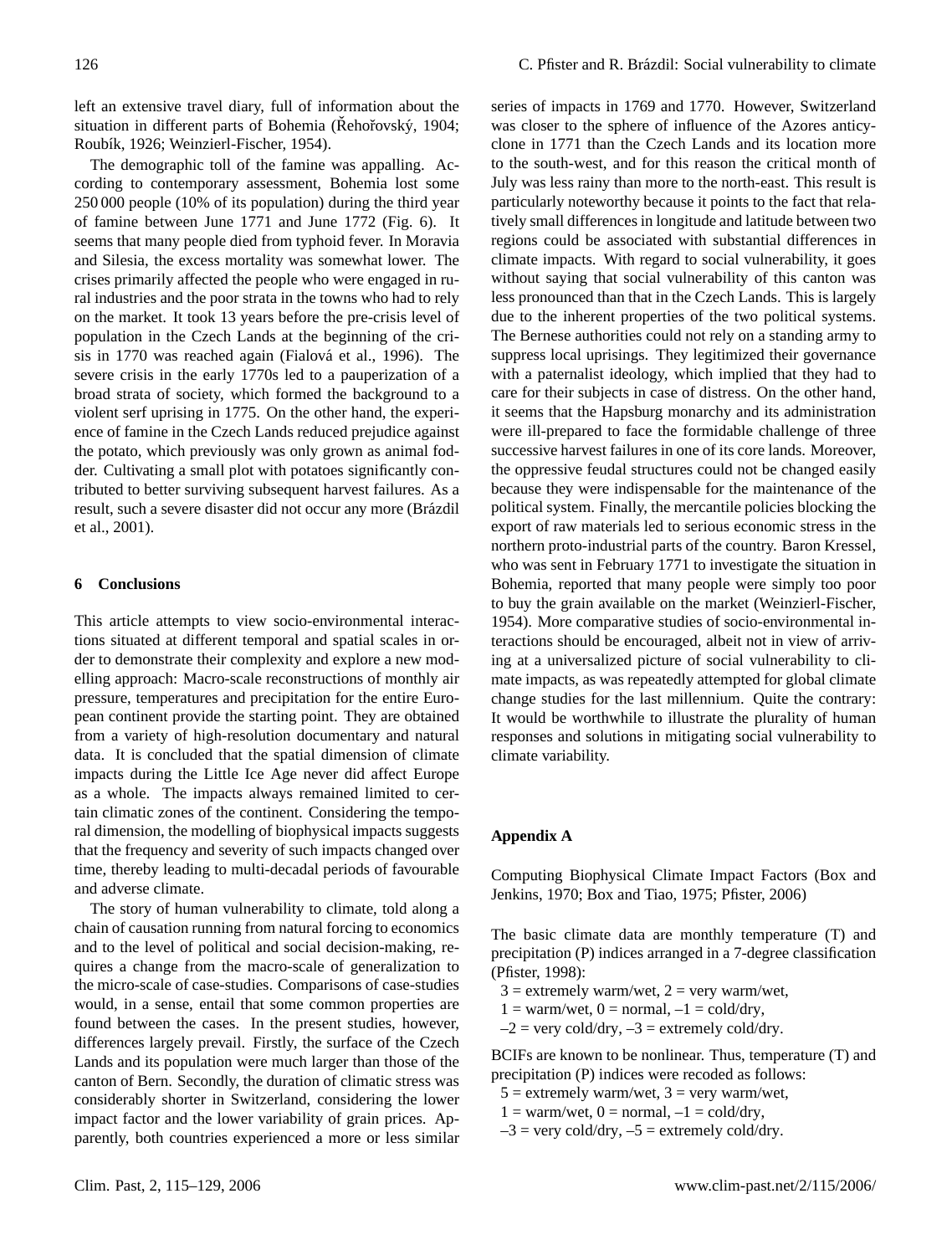The annual BCIFs were then computed and can be summarized as follows:

If  $(T-Mar + T-Apr) < (T-Mar[N + 1] + T-Apr[N + 1])$ ; then  $(2 \times T-Mar + 3 \times T-Apr)$  / -2; else (T-Mar[N + 1] + 2  $\times$  T-Apr[N + 1] / -2)  $\times$ if  $(P_{-}$ Jul +  $P_{-}$ Aug) < -6; then  $(3 \times P$ –Jul + P–Aug) / –4; else  $(3 \times P$ –Jul + P–Aug) / 3  $+ (2 \times P - Sep + 3 \times P - Okt) / 5$  $+$  (3  $\times$  T–Sep + T–Okt) / –2  $+ (2 \times P-Mar + 2 \times P-Apr + P-Mai)/5$  $+$  (T–Mai + T–Jun + T–Jul + T–Aug) / –4

The first two terms require the most explication. The first term reflects spring temperatures. For grain prices, both the spring temperatures within a current meteorological year and those in the subsequent year need to be considered. The higher value goes into the equation. As spring temperatures are known to be significant for grain production, March and April temperatures are weighted.

The second term concerns precipitation patterns during the harvest period, which was from early July to early August. Extremely rainy conditions during this midsummer period had the most devastating impact and they had to be accordingly weighted.

The first and the second terms are then multiplied to simulate the summation effect, which resulted from the coincidence of a very cold spring and a very rainy midsummer in the same or in the subsequent year. Four terms represent factors of minor importance: precipitation and temperatures in September and October, precipitation in spring and temperatures from May to September.

*Acknowledgements.* C. Pfister was supported by the Swiss NCCR "Climate" Program and Rudolf Brázdil by the research project MŠM0021622412 (INCHEMBIOL). P.-A. Nielson is acknowledged for carefully reading the manuscript for style corrections, J. Steinmann has drawn the figures, J. Macková has prepared figures for press and lic.-phil. S. Summermatter has checked and complemented the bibliography. The reviewers, E. Landsteiner, Vienna, and F. Mauelshagen, Zürich, took the time to deal with the manuscript meticulously. Their comments and suggestions substantially contributed to improving the paper.

Edited by: H. Wanner

### **References**

- Abel, W.: Massenarmut und Hungerkrisen im vorindustriellen Deutschland, Vanderhoeck und Ruprecht, Göttingen, 1972.
- Bankoff, G.: Cultures of Disaster: Society and Natural Hazard in the Philippines, Routledge, Curzon, London, 2003.
- Barriendos, M.: Climate and culture in Spain. Religious responses to extreme climatic events in the Hispanic Kingdoms (16th–19th centuries), in: Kulturelle Konsequenzen der "Kleinen Eiszeit",

edited by: Behringer, W., Lehmann, H., and Pfister, C., Vandenhoeck & Ruprecht, Göttingen, 379–414, 2005.

- Bauernfeind, W.: Materielle Grundstrukturen im Spätmittelalter und der Frühen Neuzeit – Preisentwicklung und Agrarkonjunktur am Nürnberger Getreidemarkt von 1339 bis 1670, Universitätsbuchhandlung Korn und Berg, Nürnberg, 1993.
- Bauernfeind, W. and Woitek, U.: The influence of climatic change on price fluctuations in Germany during the 16th century price revolution, in: Climatic Variability in Sixteenth-Century Europe and Its Social Dimension, edited by: Pfister, C., Brázdil, R., and Glaser, R., Kluwer Academic Publishers, Dordrecht, 303–321, 1999.
- Bielmann, J.: Die Lebensverhältnisse im Urnerland während des 18. und zu Beginn des 19. Jahrhunderts, Helbing und Lichtenhahn, Basel, 1972.
- Box, G. E. P. and Jenkins, G. M.: Time Series Analysis: Forecasting and Control, Cambridge University Press, Cambridge, 1970.
- Box, G. E. P. and Tiao, G. C.: Intervention analysis with applications to economic and environmental problems, J. Am. Statist. Assn., 70, 70–79, 1975.
- Bradley, R. S.: Paleoclimatology. Reconstructing Climates of the Quaternary, Academic Press, San Diego, London, Boston, New York, Sydney, Tokyo, Toronto, 1999.
- Brandenberger, A.: Ausbruch aus der "Malthusianischen Falle": Versorgungslage und Wirtschaftsentwicklung im Staate Bern 1755–1797, Peter Lang, Bern, 2004.
- Brázdil, R. and Durd' áková, M.: The effect of weather factors on fluctuations of grain prices in the Czech Lands in the 16th–18th centuries, Instytut Geografii UJ – Prace Geograficzne, 108, 19– 25, 2000.
- Brázdil, R. and Kotyza, O.: History of Weather and Climate in the Czech Lands, IV. Utilisation of economic sources for the study of climate fluctuation at Louny and surroundings in the fifteenthseventeenth centuries, Masaryk University, Brno, 2000.
- Brázdil, R., Valášek, H., Luterbacher, J., and Macková, J.: Hungerjahre 1770–1772 in den Böhmischen Ländern: Verlauf, Meteorologische Ursachen und Auswirkungen, Osterreichische ¨ Zeitschrift für Geschichtswissenschaften, 2, 44–78, 2001.
- Brázdil, R., Valášek, H., and Macková, J.: Climate in the Czech Lands during the 1780s in light of the daily weather records of parson Karel Bernard Hein of Hodonice (southwestern Moravia): Comparison of documentary and instrumental data, Climatic Change, 60, 297–327, 2003.
- Brázdil, R., Pfister, C., Wanner, H., von Storch, H., and Luterbacher, J.: Historical climatology in Europe – the state of the art, Climatic Change, 70, 363–430, 2005.
- Brooks, K. N.: Hydrology and the Management of Watersheds, Iowa State University Press, Ames, Iowa, 2003.
- Bucher, S.: Bevölkerung und Wirtschaft des Amtes Entlebuch im 18. Jahrhundert – Eine Regionalstudie als Beitrag zur Sozial- und Wirtschaftsgeschichte der Schweiz im Ancien Régime, Rex Verlag, Luzern, 1974.
- Casty, C., Wanner, H., Luterbacher, J., Esper, J., and Böhm, R.: Temperature and precipitation variability in the European Alps since 1500, Int. J. Climatol., 25, 1855–1880, 2005.
- Chuine, I., Yiou, P., Viovy, N., Seguin, B., Daux, V., and Le Roy Ladurie, E.: Grape ripening as a past climate indicator, Nature, 432, 289–290, 2004.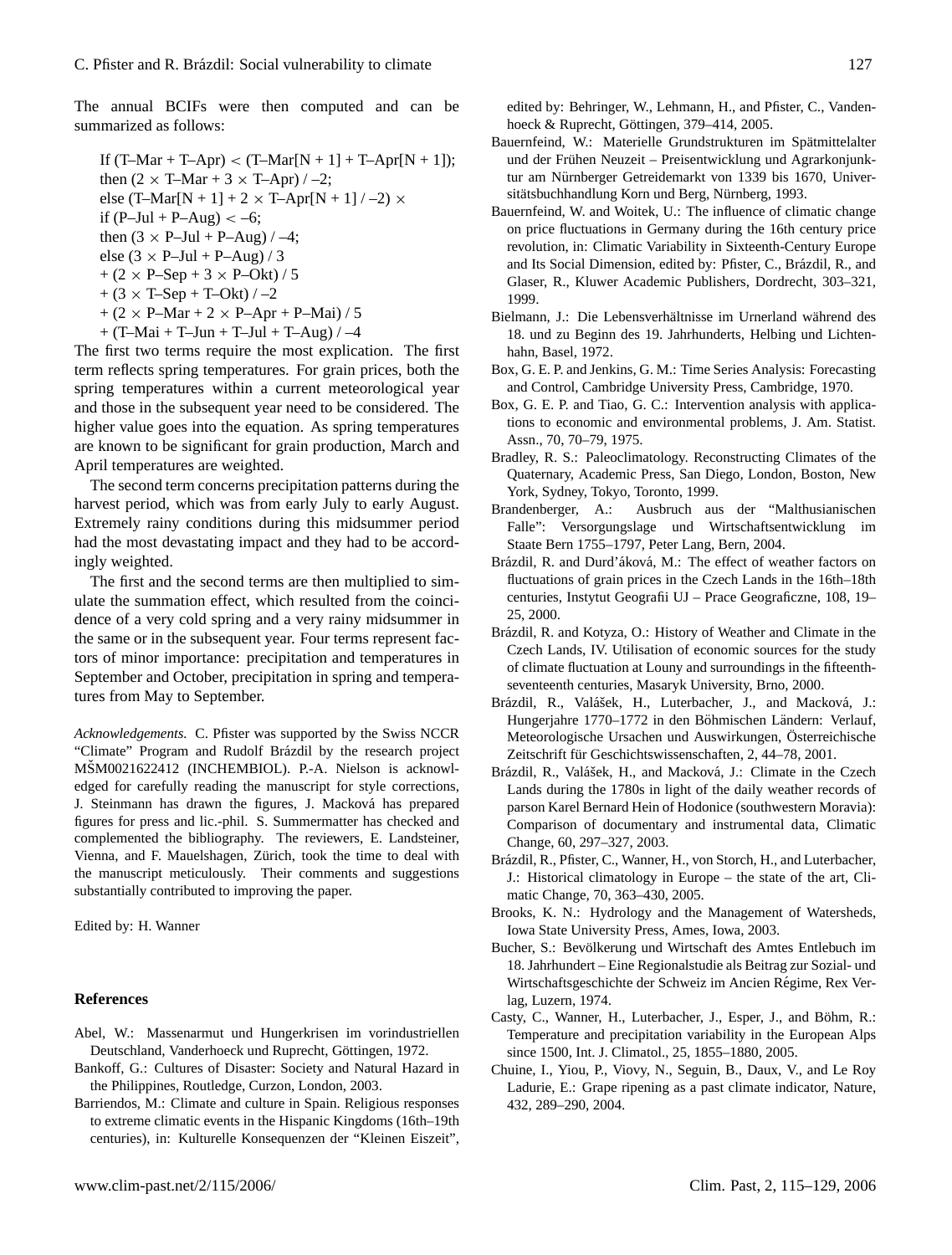- Fialová, L., Horská, P., Kučera, M., Maur, E., Musil, J., Stloukal, M.: Dějiny obyvatelstva českých zemí, Mladá fronta, Praha, 1996.
- Flückiger-Strebel, E.: Zwischen Wohlfahrt und Staatsökonomie: Armenfürsorge auf der bernischen Landschaft im 18. Jahrhundert, Diss. Phil.-hist. Bern, 2000.
- Fogel, R. W.: Second thoughts on the European escape from hunger, famines, chronic malnutrition, and mortality rates, in: Nutrition and Poverty, edited by: Osmani, S. R., Clarendon, Oxford and New York, 243–286, 1992.
- Grove, J.: The onset of the Little Ice Age, in: History and Climate: Memories of the Future?, edited by: Jones, P. D., Ogilvie, A. E. J., Davies, T. D., and Briffa, K. R., Kluwer Academic/Plenum Publishers, New York, Boston, Dordrecht, London, Moscow, 153–185, 2001.
- Hanus, H. and Aimiller, O.: Ertragsvorhersage aus Witterungsdaten: unter besonderer Berücksichtigung methodischer Probleme, Parey, Berlin, 1978.
- Harington, C. R. (Ed.): The Year Without a Summer? World Climate in 1816, Canadian Museum of Nature, Ottawa, 1992.
- Holzhauser, H.: Dendrochronologische Auswertung fossiler Holzer ¨ zur Rekonstruktion der nacheiszeitlichen Gletschergeschichte, Schweizerische Zeitschrift für Forstwesen, 15, 17–28, 2002.
- Holzhauser, H. and Zumbühl, H. J.: Alpengletscher in der Kleinen Eiszeit, Die Alpen, 64, 129–322, 1988.
- Holzhauser, H. P., Magny, M., and Zumbuehl, H. J.: Glacier and lake-level variations in west-central Europe over the last 3500 years, The Holocene, 15, 789–801, 2005.
- Jarraud, M.: Foreword, (Special Issue Increasing Climatic Variability and Change, Reducing the Vulnerability of Agriculture and Forestry), Climatic Change, 70, 5–7, 2005.
- Jeleček, L.: Využití půdního fondu České republiky 1845–1995: hlavní trendy a širší souvislosti, Sborník České geografické společnosti, 100, 276–291, 1995.
- Kaplan, S. L.: Bread, Politics and Political Economy in the Reign of Louis XV, Nijhoff, Den Haag, 1976.
- Kates, R.W.: The interaction of climate and society, in: Climate Impact Assessment. Studies of the Interaction of Climate and Society, edited by: Kates, R. W., Ausubel, J. H., and Berberian, M., John Wiley, Chichester, New York, Brisbane, Toronto, Singapore, 3–36, 1985.
- Landsteiner, E.: Wenig Brot und saurer Wein, Kontinuität und Wandel in der zentraleuropäischen Ernährungskultur im letzten Drittel des 16. Jahrhunderts, in: Kulturelle Konsequenzen der "Kleinen Eiszeit", edited by: Behringer, W., Lehmann, H., and Pfister, C., Vandenhoeck & Ruprecht, Göttingen, 87–147, 2005.
- Le Roy Ladurie, E.: Zero population growth, in: Population and Subsistence in Sixteenth Century Rural France, Peasant Studies, 1/2, 60–65, 1972.
- Luhmann, N.: Ökologische Kommunikation, Kann die moderne Gesellschaft sich auf ökologische Gefährdungen einstellen? Westdeutscher Verlag, Opladen, 1986.
- Luterbacher, J., Dietrich, D., Xoplaki, E., Grosjean, M., and Wanner, H.: European seasonal and annual temperature variability, trends and extremes since 1500, Science, 303, 1499–1503, 2004.
- Luterbacher, J., Rickli, R., Tinguely, C., Xoplaki, E., Schüpbach, E., Dietrich, D., Hüsler, J., Ambühl, M., Pfister, C., Beeli, P., Dietrich, U., Dannecker, A., Davies, T. D., Jones, P. D., Slonosky, V., Ogilvie, A. E. J., Maheras, P., Kolyva-Machera, F., Martín-Vide,

J., Barriendos, M., Alcoforado, M. J., Nunes, M. F., Jónsson, T., Glaser, R., Jacobeit, J., Beck, C., Philipp, A., Beyer, U., Kaas, E., Schmith, T., Bärring, L., Jönsson, P., Rácz, L., and Wanner, H.: Monthly mean pressure reconstruction for the Late Maunder Minimum Period (AD 1675–1715), Int. J. Climatol., 20, 1049– 1066, 2000.

- Luterbacher, J., Xoplaki, E., Dietrich, D., Rickli, R., Jacobeit, J., Beck, C., Gyalistras, D., Schmutz, C., and Wanner, H.: Reconstruction of sea level pressure fields over the Eastern North Atlantic and Europe back to 1500, Clim. Dyn., 18, 545–561, 2002.
- Murton, B.: Famine, in: The Cambridge World History of Food, Vol. 2, edited by: Kiple, K. F. and Ornelas, K. C., Cambridge University Press, Cambridge, 1411–1427, 2000.
- Newman, L. F.: Hunger in History, Food Shortage, Poverty and Deprivation, Oxford University Press, Oxford, 1990.
- Oliver-Smith, A.: Theorizing vulnerability in a globalized world, A political ecological perspective, in: Mapping Vulnerability: Disasters, Development and People, edited by: Bankoff, G., Frerks, G., and Hilhorst, D., Sterling VA, London, 10–24, 2004.
- Pauling, A., Luterbacher, J., Casty, C., and Wanner, H.: 500 years of gridded high-resolution precipitation reconstructions over Europe and the connection to large-scale circulation, Clim. Dyn., 26, 387–405, 2006.
- Pauling, A., Luterbacher, J., and Wanner, H.: Evaluation of proxies for European and North Atlantic temperature field reconstructions, Geophys. Res. Lett., 30, doi:10.1029/2003GL017589, 2003.
- Pelling, M.: Natural Disasters and Development in a Globalizing World, Routledge, London, 2003.
- Persson, K. G.: Grain Markets in Europe, 1500–1900: Integration and Deregulation, Cambridge University Press, Cambridge, 1999.
- Pfister, C.: Agrarkonjunktur und Witterungsverlauf im westlichen Schweizer Mittelland 1755–1797, Ein Beitrag zur Umwelt- und Wirtschaftsgeschichte des 18. Jahrhunderts, Diss. phil.-hist. Bern 1974, Lang, Bern, 1975.
- Pfister, C.: Klimageschichte der Schweiz 1525–1860, Das Klima der Schweiz und seine Bedeutung in der Geschichte von Bevölkerung und Landwirtschaft, Paul Haupt, Bern, 1984.
- Pfister, C.: Im Strom der Modernisierung: Bevölkerung, Wirtschaft und Umwelt 1700–1914, Paul Haupt, Bern, 1995.
- Pfister C.: Raum-zeitliche Rekonstruktion von Witterungsanomalien und Naturkatastrophen 1496–1995, Verlag der Fachvereine VdF, Zürich, 1998.
- Pfister, C.: Wetternachhersage, 500 Jahre Klimavariationen und Naturkatastrophen 1496–1995, Verlag Paul Haupt, Bern, Stuttgart, Wien, 1999.
- Pfister, C.: Klimawandel in der Geschichte Europas, Zur Entwicklung und zum Potenzial der historischen Klimatologie, Österreichische Zeitschrift für Geschichtswissenschaften, 12, 7-43, 2001.
- Pfister, C.: Weeping in the Snow, The second period of Little Ice Age-type Impacts, 1570–1630, in: Kulturelle Konsequenzen der "Kleinen Eiszeit", edited by: Behringer, W., Lehmann, H., and Pfister, C., Vandenhoeck & Ruprecht, Göttingen, 31–86, 2005.
- Pfister, C.: Little Ice Age-type Impacts and the mitigation of social vulnerability to climate in the Swiss canton of Bern prior to 1800, in: Integrated History and Future of People on Earth (IHOPE), edited by: Costanza, R., Graumlich, L. J., and Steffen,